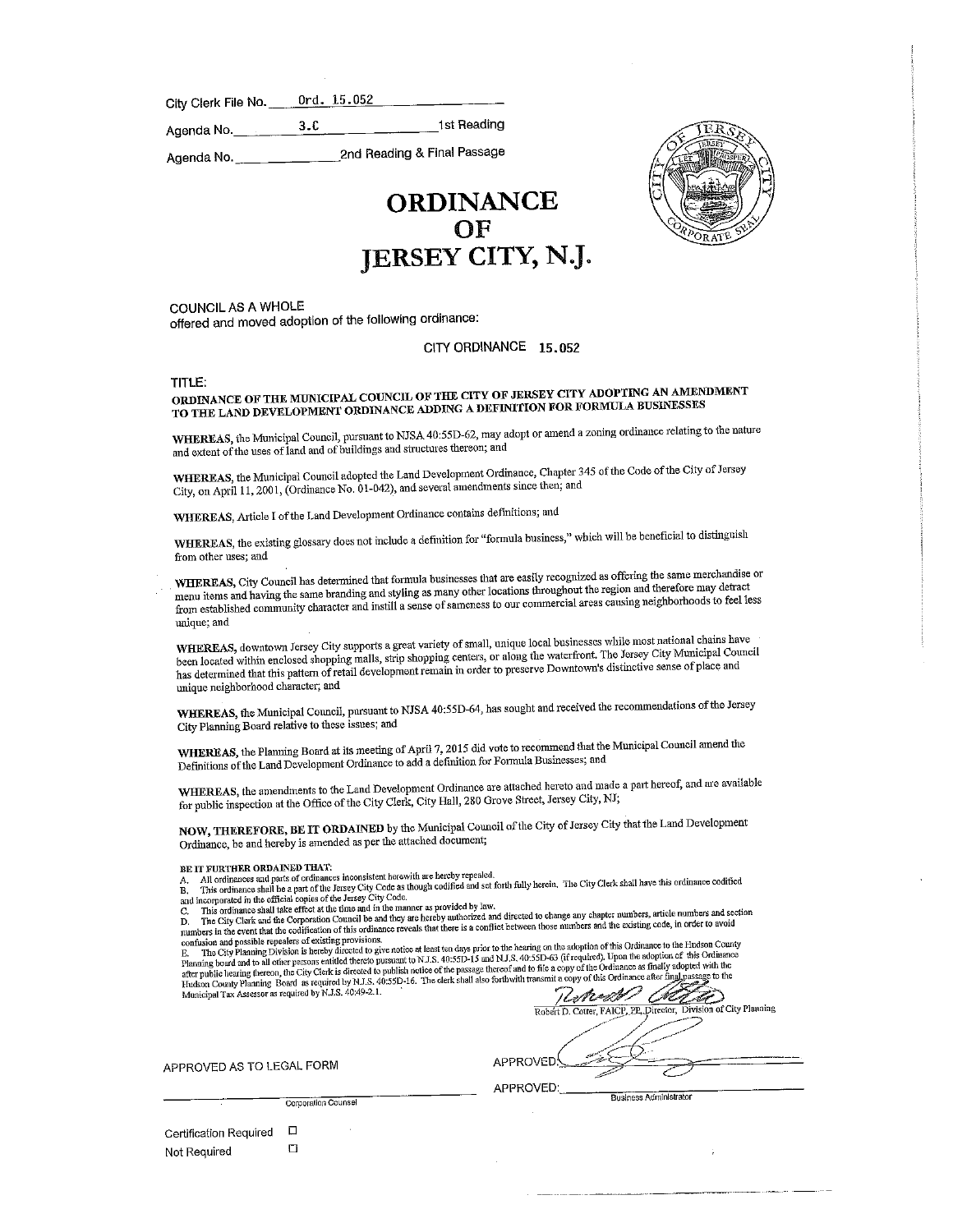#### RESOLUTION FACT SHEET - NON-CQNTRACTUAL

This summary sheet is to be attached to the front of any resolution that is submitted for Council consideration. Incomplete or vague fact sheets will be rehimed with the resolution.

#### Full Title of Ordinance/ResoIution

#### ORDINANCE OF THE MUNICIPAL COUNCIL OF THE CITY OF JERSEY CITY ADOPTING AN AMENDMENT TO THE LAND DEVELOMENT ORDINANCE ADDING A DEFINITION FOR FORMULA BUSINESSES

 $\overline{\phantom{a}}$ 

Initiator

| Department/Division | HEDC                     | City Planning     |
|---------------------|--------------------------|-------------------|
| Name/Title          | Robert Cotter, PP, FAICP | Director          |
|                     | Jeff Wenger, AICP        | Principal Planner |
|                     | Matt Ward, AICP          | Senior Planner    |
| Phone/email         | 201-547-5010             | bobbyc@jcnj.org   |

Note: Initiator must be available by phone during agenda meeting (Wednesday prior to council meeting @ 4:00 p.m.)

#### Resolution Purpose

The proposed amendments will provide a definition of "formula business" to the Land Development Ordnance.

I certify that all the facts presented herein are accurate. Signature of Department Director Date

G:\Land Development Ordinance Amendments\Article I - Definitions\Formula Business\Council\Fact Sheet.docx

Ú.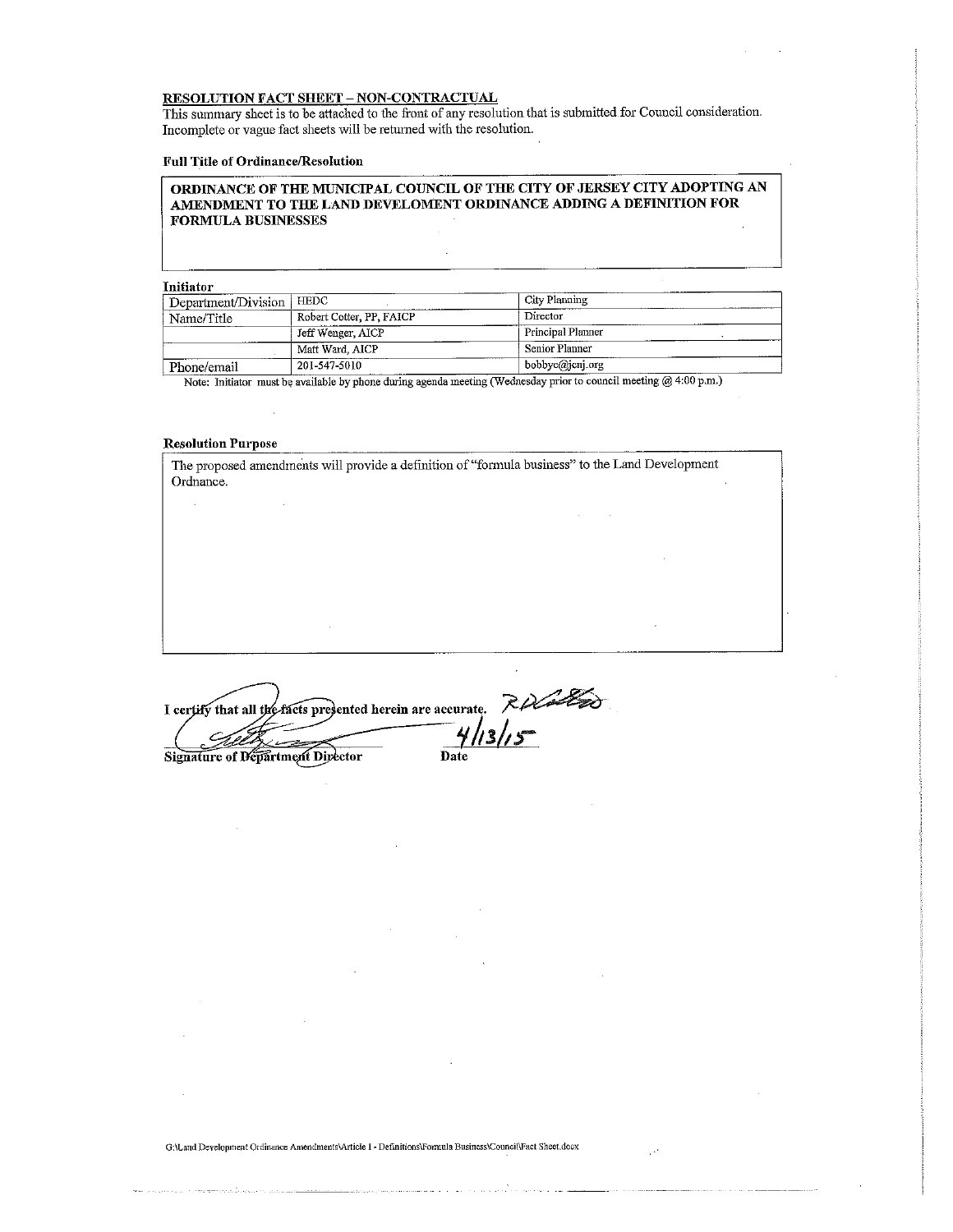## Department of Housing, Economic Development & Commerce Division of City Planning



Inter-Office Memorandum

DATE: April 8, 2015

TO: Council President Lavarro, Anthony Cruz, Bob Cotter

FROM: Matt Ward, AICP

SUBJECT: LDO definition amendment to add Formula Business

The amendment before you was requested by Mayor Fulop and pertains to Formula Business restrictions to various downtown Redevelopment Plans.

Formula Business restrictions were added where most appropriate.

Formula Businesses are establishments with multiple locations that exhibit standardized characteristics such as logos, menu items, merchandise, store decor, and other standardized features. These types of business establishments, more commonly referred to as "chain stores", are frequently perceived to detract from community character by replicating the standard designs and items at every location. The Mayor requested the Planning Division to review formula business restrictions nationwide and propose a definition and set of standards appropriate for Jersey City.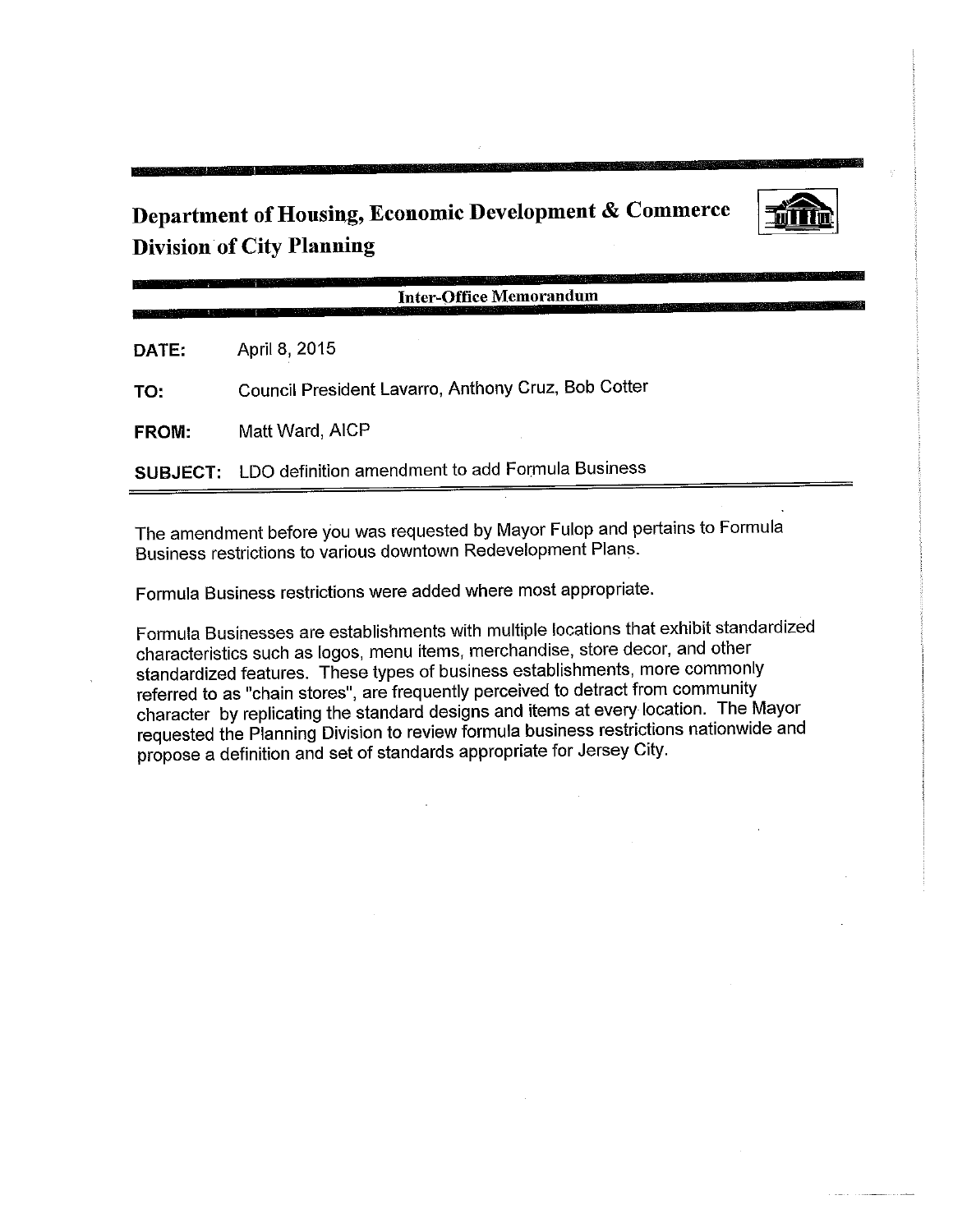Summary Sheet:

 $\ddot{\psi}$ 

## ORDINANCE OF THE MUNICIPAL COUNCIL OF THE CITY OF JERSEY<br>CITY ADOPTING AN AMENDMENT TO THE LAND DEVELOMENT TY ADOPTING AN AMENDMENT TO THE LAND DEVELOMENT ORDINANCE ADDING A DEFINITION FOR FORMULA BUSINESSES

The proposed amendment will provide a definition of "formula business" to the Land Development Ordinance.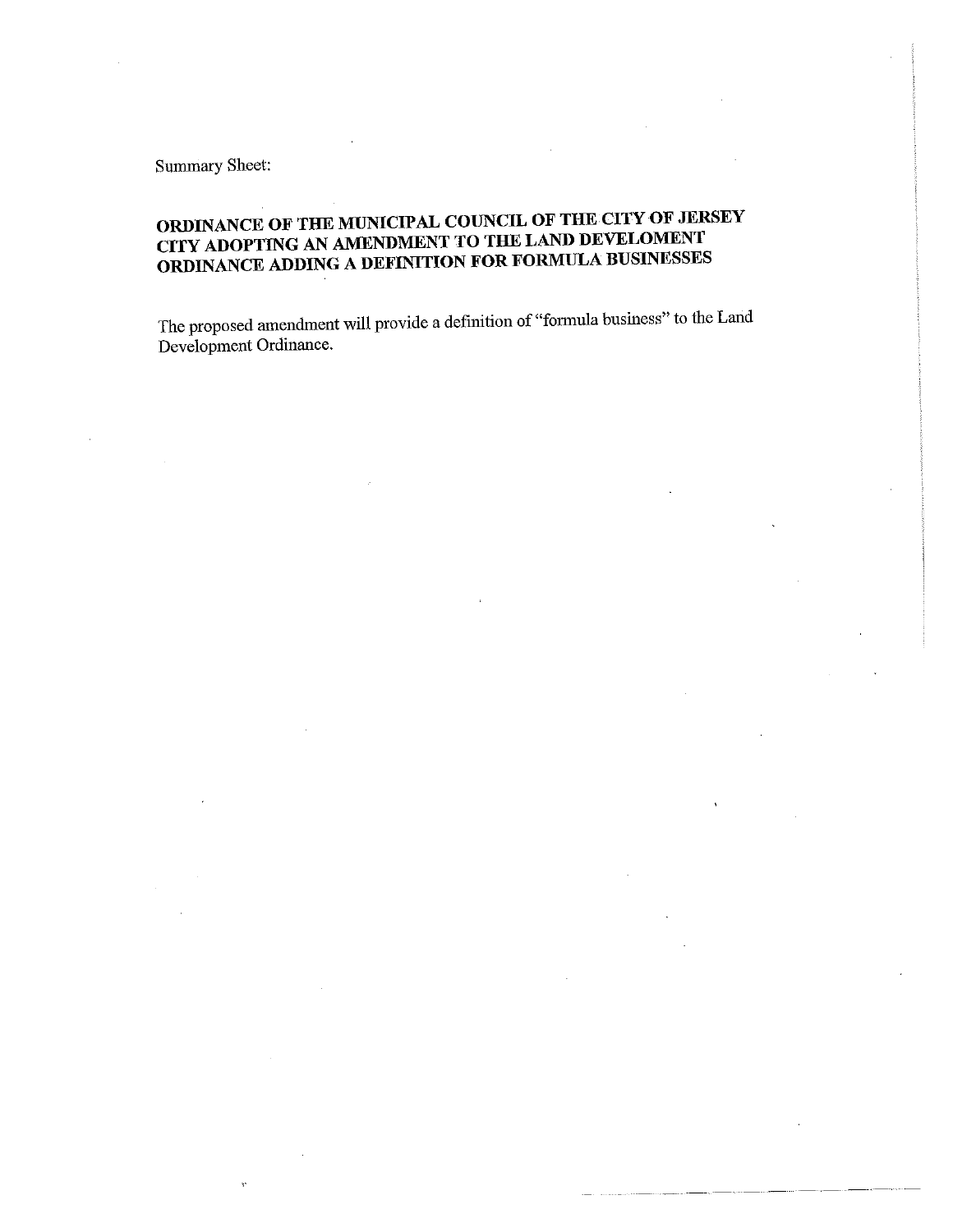## Proposed amendment to the Land Development Ordinance, Article I Section 345-6 - Definitions

### as presented to the Jersey City Planning Board on April 7, 2015

#### FORMULA BUSINESS:

A type of business establishment that is contractually obligated to maintain two or more standardized characteristics such as: array of merchandise, menu items, facade design, decor, color scheme, uniform apparel, signage, trademark, or servicemark; and where 10 or more other establishments that are similarly contractually obligated to the same corporate entity are in operation within 300 miles of Jersey City.

(1) Standardized array of merchandise and menu items shall be defined as 50% or more of items from a single distributor bearing uniform markings.

(2) Trademark and Servicemark shall be defined as a word, phrase, symbol or design, or a combination of words, phrases, symbols or designs that identifies and distinguishes the source of the goods or service from one party from those of others.

(3) Decor shall be defined as the style of interior furnishings, which may include but is not limited to, style of furniture, wall coverings or permanent fixtures.

(4) Color Scheme shall be defined as selection of colors used throughout, such as on the furnishings, permanent fixtures, and wall coverings, or as used on the facade.

(5) Uniform Apparel shall be defined as standardized items of clothing including but not limited to standardized aprons, pants, shirts, smocks or dresses, hats, and pins (other than name tags) as well as standardized colors of clothing.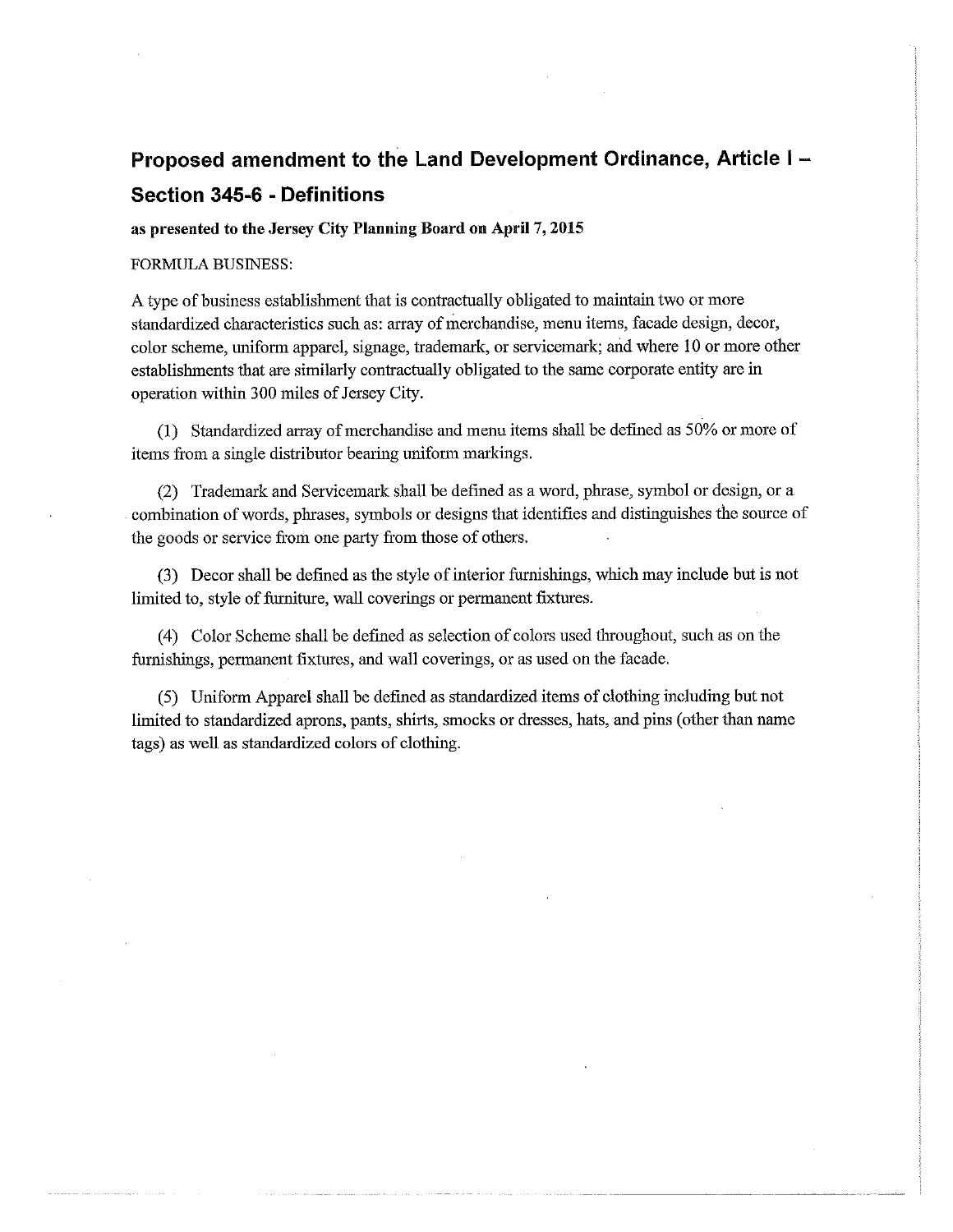| City Clerk File No. | Ord. 15.053                 |
|---------------------|-----------------------------|
| Agenda No.          | 3.D<br>1st Reading          |
| Agenda No.          | 2nd Reading & Final Passage |

**ORDINANCE** OF JERSEY CITY, NJ.



UNCIL AS A WHOLE ered and moved adoption of the following ordinance:

#### CITY ORDINANCE 15,053

TITLE:

#### COINANCE OF THE MUNICIPAL COUNCIL OF THE COUNCIL OF THE COUNCIL A BUSINESS MENDMENTS TO VARIOUS REDEVELOPMENT PLANS TO ADD FORMULA RESTRICTIONS

HEREAS, the New Jersey Local Redevelopment and Holomorphic interests through a program of amend Redevelopment Plan to promote the advancement of community interests the computation of the program of program of the program of the program of the program of the program of the program of the program of the program redevelopment; and

HEREAS, Jersey City Municipal Council has countined that a may detect from downtown Jersey City's unique features such as decor, menu or merchandise items, and logos, may detract from downtown Jersey City's unique community character; and,

WHEREAS, the Jersey City Master Plan recommends additional land use regulations restricting formula businesses; and

WHEREAS, downtown Jersey City supports a great variety of unique local businesses while most national chains in downtown have located within enclosed shopping malls, strip shopping centers, or near the waterfront; and

WHEREAS, Municipal Council has determined that the patch berbaed ebered and preserve Downtown's distinctive sense of place and unique neighborhood character; and

WHEREAS, formula business restrictions will apply to the following redevelopment plans or portions thereof: 8 Erie;<br>Bates Street; Betz Brewery; Block 10102; Block 239 Lot 47; Bright and Varick; Bright Street; Colgate; Colu Battes Street; Bixon Crucible; Exchange Place North (only River View District, Block 11613 and Block 13003); Grand Jersey; Grand Street; Gregory Park; Grove and Mercer; Grove Street II; Grove Street N.D.P.; Grove Street Station; Hamilton Square; Harsimus Cove Station (only West Neighborhood District); Henderson Street South; Hoboken Avenue; Jersey Avenue Light Rail (only Transition District and Medium Rise District); Jersey Avenue Park; Liberty Harbor North; Luis Munoz Marin; Majestic Theater; Majestic Theater II; Merseles Street; Montgomery Gateway (only Adaptive Reuse District, Commercial Reuse District, Public District, Residential New Construction District, and Residential Rehabilitation District); Morgan Grove Marin; Newark Ave; Ninth and Brunswick; Ninth Street; Ninth Residential Rehabilitation District), Morgan Grove Marin; Newark Avery Research; Nicolae 11609); School #2: St. Franc  $S_t$  and  $S_t$  area 1,  $S_t$  are a 1,  $S_t$  area 1,  $S_t$  1,  $S_t$  1,  $S_t$  1,  $S_t$  11609);  $S_t$  constants to  $\mathcal{C}_t$  =  $\mathcal{C}_t$ Hospital; Tidewater; Village; Wayne Street; and

WHEREAS, the various redevelopment plans or portions thereof subject to this amendment is depicted on the attached map entitled "Proposed Formula Business Restrictions Ordinance Amendment," and

WHEREAS, fhe Municipal Council, pursuant to NJSA 40:55D-64, has souglit and received the recommendations of the Jersey City Plauning Board relative to these issues; and

WHEREAS, the Planning Board at its meeting of April 7, 2015 did vote to recommend that the Municipal Council amend the Reclevelopment Plans listed above; and

WHEREAS, the Planning Board at its meeting of April 7, 2015 recommended a floor amendment to reduce the provision about grocery stores from 35,000 square feet to 15,000 square feet; and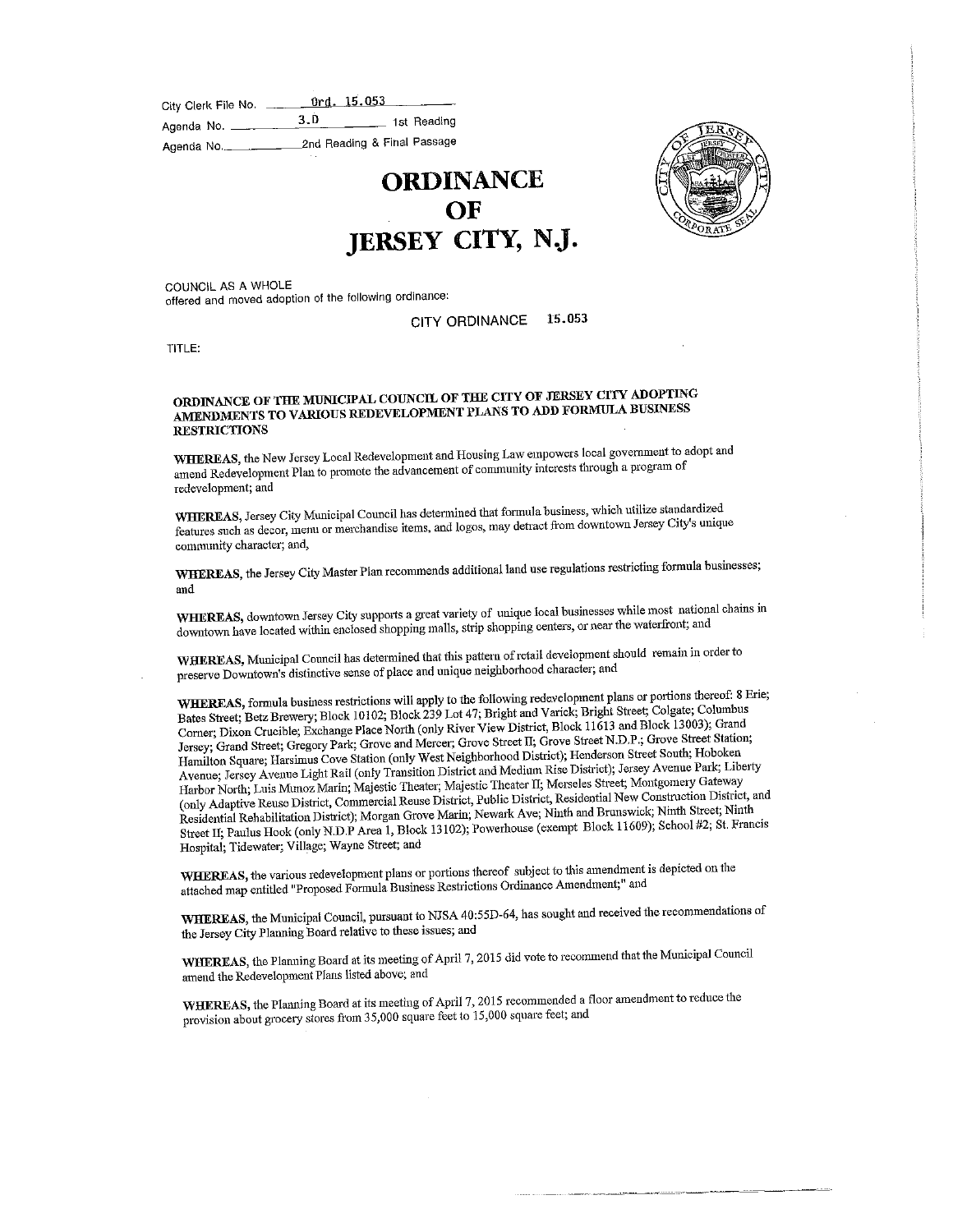$\overline{\phantom{a}}$ 

WHEREAS, the amendments to Redevelopment Plans listed above are attached hereto and made a part hereof, and are available for public inspection at fhe Office of the City Clerk, City Hall, 280 Grove Street, Jersey City, NJ;

NOW, THEREFORE, BE IT ORDAINED by the Municipal Council of the City of Jersey City that the redevelopment plans listed above and depleted on the attached map, be and hereby are amended as per the attached document;

#### BE IT FURTHER ORDAINED THAT:

A. All ordinances and parts of ordinances inconsistent herewith are hereby repealed.

B. This ordinance shall be a part of the Jersey City Code as though codified and set forth fully herein. The City Clerk shall have this ordinance codified and incorporated in the official copies of the Jersey City Code.

C. This ordmance shall take effect at the time and in the manner as provided by law.

D. The City Clerk and the Corporation Council be and they are hereby authorized and directed to change any chapter numbers, article numbers and section numbers in fhe event that the codification of this ordinance reveals that there is a conflict between those numbers and the existing code, in order to avoid confusion and possible repealers of existing provisions.

E. The City Planning Division is hereby directed to give notice at least ten days prior to the hearing on the adoption offhis Ordinance to the Hudson County Planning board and to all other persons entitled thereto pursuant to NJ.S. 40:55D-15andN.J.S.40:55D-63 (if required). Upon the adoption of this Ordinance after public hearing thereon, the City Clerk is directed to publish notice of the passage thereof and to file a copy of the Ordinance as finally adopted with the Hudson County Planning Board as required by N.J.S. 40:55D-16. The clerk shall also forthwith transmit a copy of this Ordinance after final passage to the Municipal Tax Assessor as required by N.J.S. 40:49-2.1.

Rhort atta

Robert D. Cotter, FAICP, PP, Director Division of City Planning

| APPROVED: | $-1$<br>سيسر<br>المستحصصيين |
|-----------|-----------------------------|
|           |                             |
|           | --                          |

APPROVED AS TO LEGAL FORM

| Certification Required | с |
|------------------------|---|
| Not Required           |   |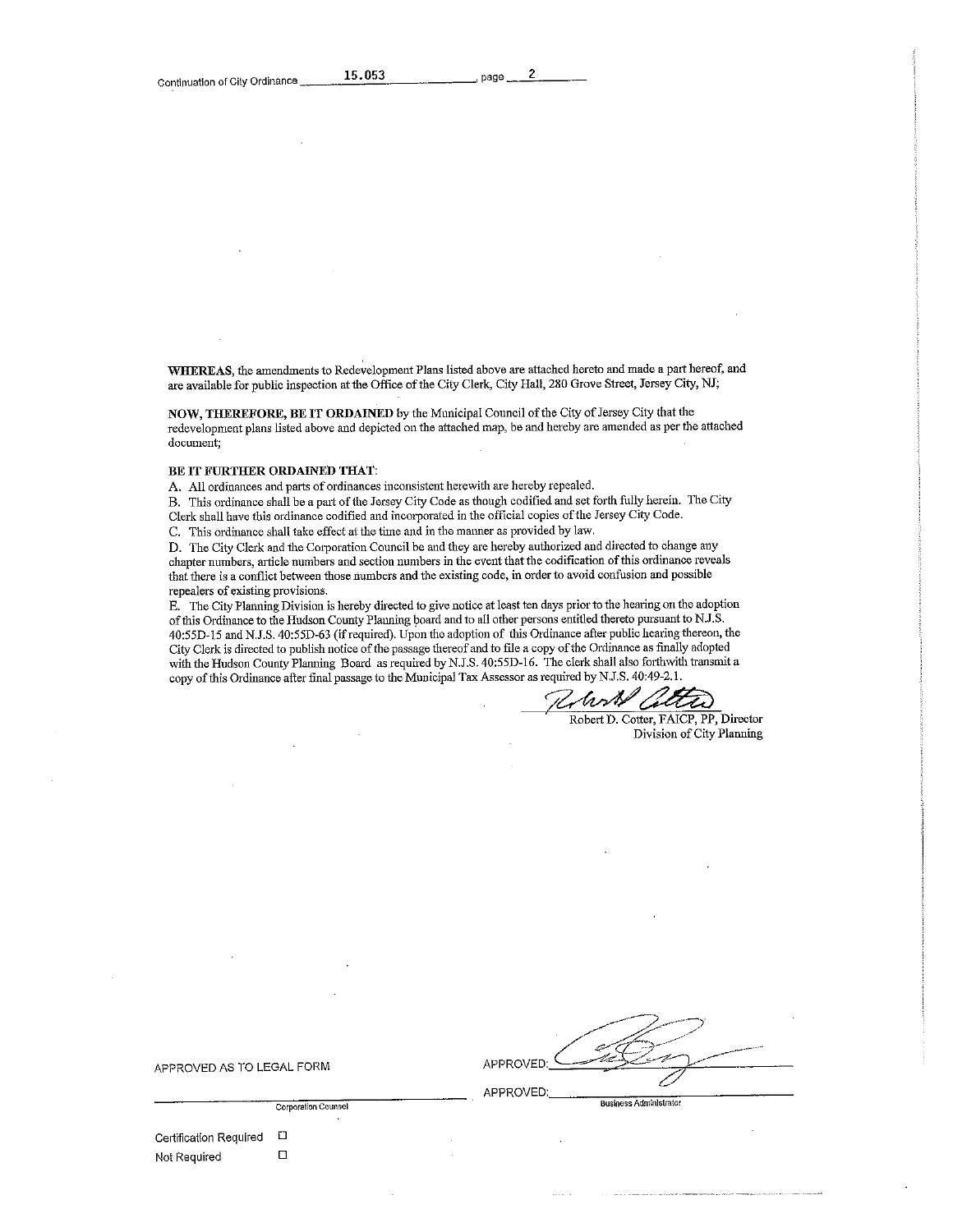$\underline{\text{SOLUTION RALI} \cdot \text{SHE}}$  $T_{\text{S}}$  summary sheet is to be attached to the front of any resolution that is submitted for  $\frac{1}{\sqrt{2}}$  and  $\frac{1}{\sqrt{2}}$  for Council consideration. Incomplete or vague fact sheets will be returned with the resolution.

### Full Title of Ordinance/Resolution<br>|<br>| ORDINANCE OF THE MUNICIPAL COUNCIL OF THE CITY OF JERSEY CITY ADOPTING TO DINANCE OF THE MUNICIPAL COUNCIL OF THE COUNCIL COUNCIL ADDITIONS THE COUNCIL OF THE COUNCIL OF THE COUNCLE OF THE COUNCLE OF THE COUNCIL OF THE COUNCIL OF THE COUNCIL OF THE COUNCIL OF THE COUNCIL OF THE COUNCIL OF THE CO VARIOUS REDEVELOPMENT PLANS TO ADD FORMULA BUSINESS RESTRICTIONS

Initiator

| muator                |                         | City Planning                                                                        |
|-----------------------|-------------------------|--------------------------------------------------------------------------------------|
| ' Department/Division | HEDC                    |                                                                                      |
| Name/Title            | Robert Cotter, PP, AICP | Director                                                                             |
|                       | Jeff Wenger, AICP       | Principal Planner                                                                    |
|                       | Matt Ward, AICP         | ' Senior Planner                                                                     |
|                       | 201-547-5010            | bobbyc@jcnj.org                                                                      |
| Phone/email           |                         | $\lambda$ in a complement in a Wednesday prior to council meeting $(2.4, 200)$ p.m.) |

 $\mathbf{E}$ : Initiator must be available by phone during  $\mathbf{E}$ ;

Resolution Purpose<br>The proposed amendments will provide formula business restrictions to various downtown redevelopment plans or portions thereof. Formula business, which utilize standardized features such as decor, menu or plans or portions thereof. For the methods there is a decorate standardized features such as decor, menchandise items, and logos, may detract from downtown Jersey City's unique community character. menandise items, and logos, may detract from do-water from do-wnto-wn's distinctive sense of pla  $R$ estrictions on formula business should be implemented to preserve. and unique neighborhood character. I certify that all the facts presented herein are accurate.  $2$  donated

Signature of Department Director Date

G:\REPLANS\000 General Redevelopment Plan Info\Amendments\Formula Business 2015\Council\Fact Sheet.docx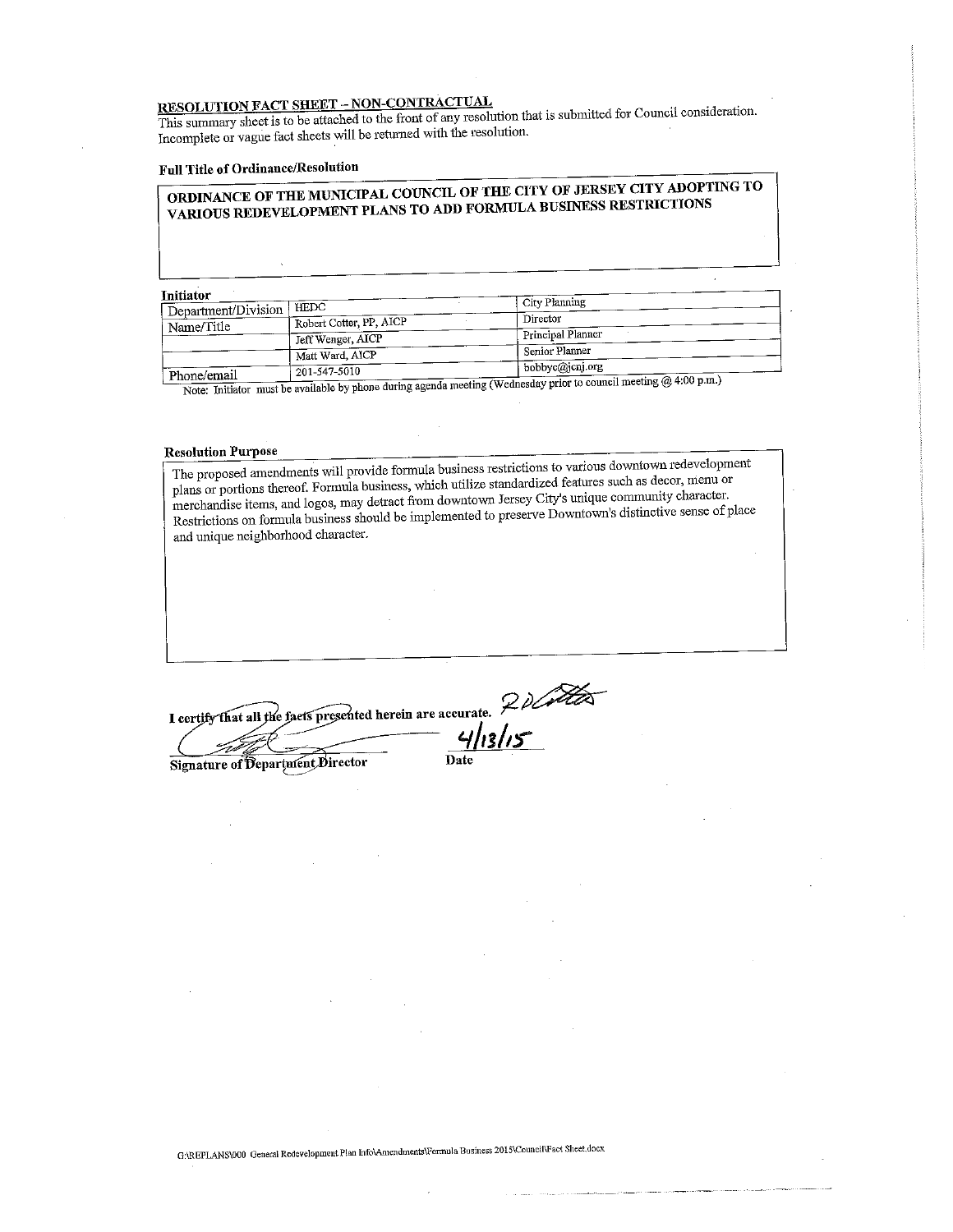Department of Housing, Economic Development & Commerce Division of City Planning



Inter-Office Memorandum

DATE: April 13, 2015

TO: Council President Lavarro, Anthony Cruz, Bob Cotter

FROM: Matt Ward, AICP

SUBJECT: LDO definition amendment to add Formula Business

The amendment before you was requested by Mayor Fulop and pertains to the definition of "Formula Business."

dding a definition for Formula Business to the LDO will be defined the definition and prompt legislation restricting the amount and location of uses meeting the definition of Formula Business.

Formula Businesses are establishments with multiple locations that exhibit standardized standardized features. These types of business establishments, more commonly referred to as "chain stores", are frequently perceived to detract from community character by replicating the standard designs and items at every location. The Mayor haracter by replicating the standard designs and items at every reserved. equested the Planning Division to review formula business research  $\frac{1}{2}$ propose a definition and set of standards appropriate for Jersey City.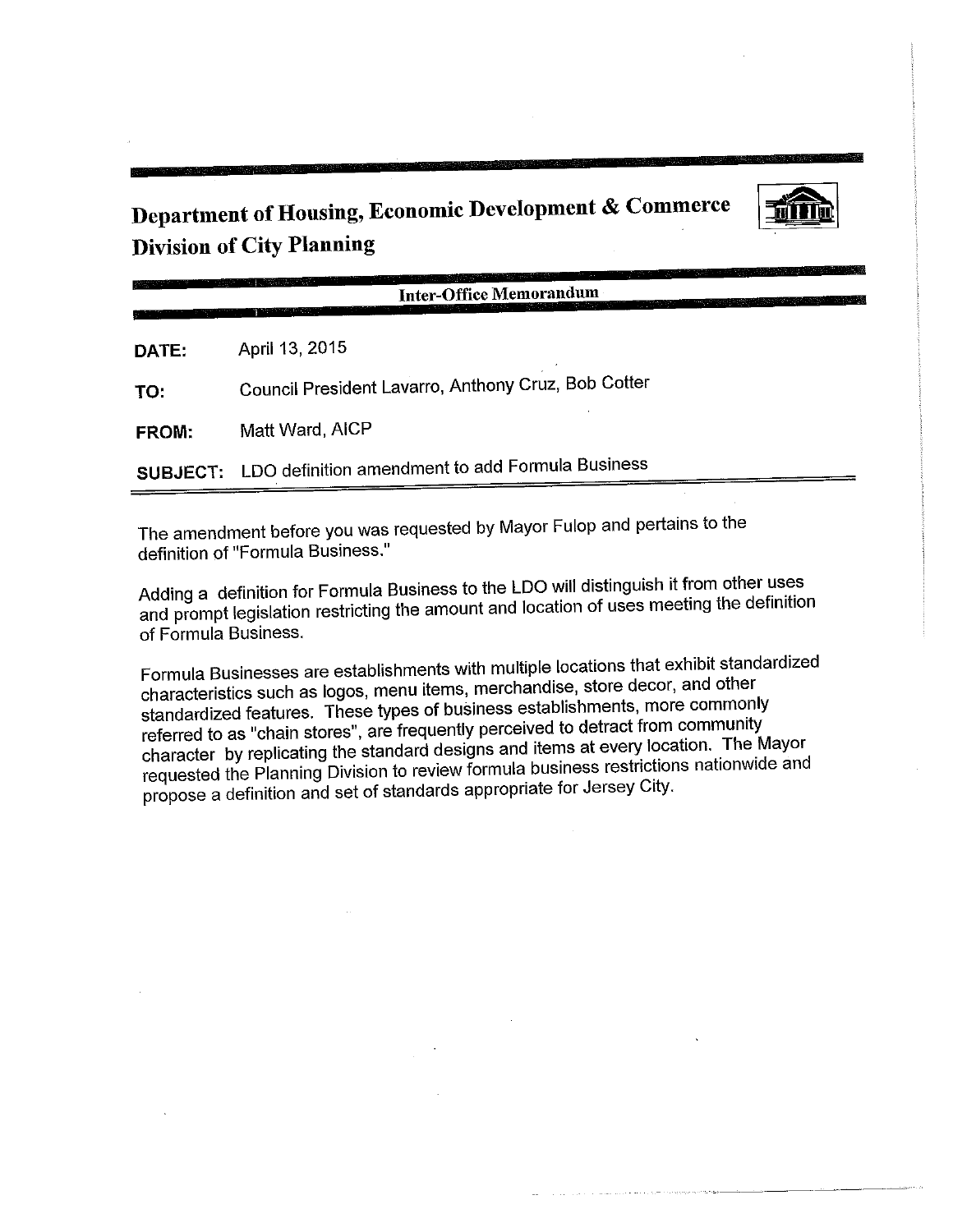Summary Sheet:

## ORDINANCE OF THE MUNICIPAL COUNCIL OF THE CITY OF JERSEY CITY ADOPTING TO VARIOUS REDEVELOPMENT PLANS TO ADD FORMULA BUSINESS RESTRICTIONS

The proposed amendments will provide formula business restrictions to various downtown redevelopment plans or portions thereof. Formula business, which utilize standardized features such as decor, menu or merchandise items, and logos, may detract from downtown Jersey City's unique community character. Restrictions on formula  $\frac{1}{2}$  downtown Jersey City's unique community character. Reserve of  $\frac{1}{2}$  for  $\frac{1}{2}$  $\mu$ usiness should be implemented to preserve Downtown's distinctive sense of place and unique neighborhood character.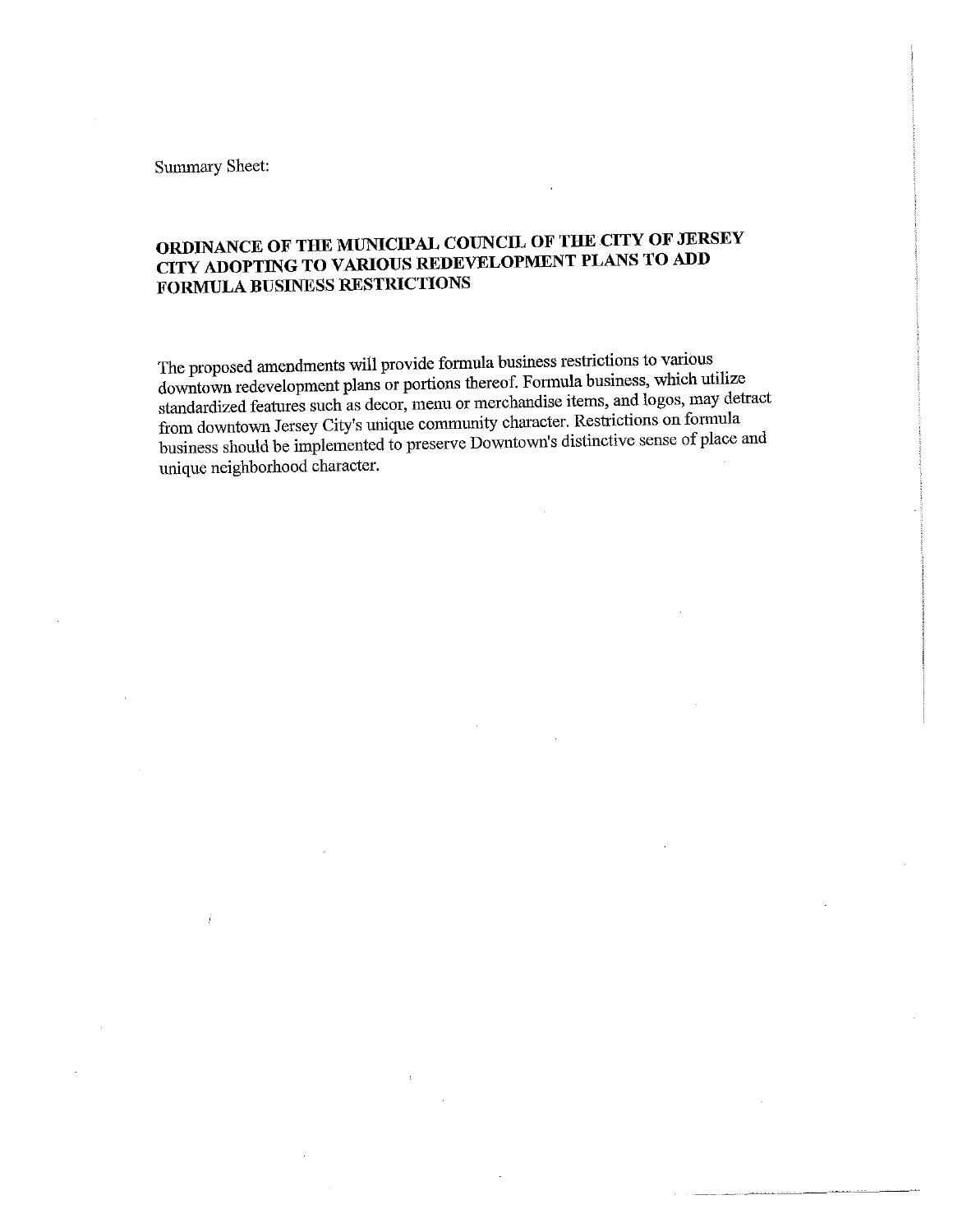## PROPOSED AMENDMENTS TO VARIOUS DOWNTOWN REDEVELOPMENT PLANS

Text that is added to various plans is in bold like this.

Floor amendments are in underlined bold italics like this.

Text to be omitted by a floor amendment is strikethrough like this-

### Amendment language added to the following redevelopment plans:

- 1. 8 Erie
- 2. Bates Street
- 3. Betz Brewery
- 4. Block 10102
- 5. Block 239 Lot 47
- 6. Bright and Varick
- 7. Bright Street RDP
- 8. Colgate
- 9. Columbus Corner
- 10. Dixon Crucible
- 11. Exchange Place North (only River View District, Block 11613 and Block 13003)
- 12. Grand Jersey
- 13. Grand Street
- 14. Gregory Park
- 15, Grove and Mercer
- 16. Grove Street II
- 17. Grove Street N.D.P.
- 18. Grove Street Station
- 19. Harsimus Cove Station (only West Neighborhood District)
- 20. Henderson Street South
- 21. Hoboken Avenue
- 22. Jersey Avenue Light Rail (only Transition District and Medium Rise District)
- 23. Jersey Avenue Park
- 24. Liberty Harbor North
- 25. Luis Munoz Marin
- 26. Majestic Theater
- 27. Majestic Theater II
- 28. Merseles Street
- 29. Montgomery Gateway (only Adaptive Reuse District, Commercial Reuse District, Public District, Residential

New Construction District,<br>and Residential nd Residential<br>Canada dia angle Rehabilitation District)

- 30. Morgan Grove Marin<br>31. Newark Ave
- 1. Newark Ave
- $\frac{2}{3}$ . Ninth and Brunswick
- $3.1$  Ninth Street
- $\frac{4}{3}$ . Ninth Street II
- 35. Paulus Hook (only N.D.P<br>Area 1, Block 13102)  $\frac{1}{4}$
- $34.68$ 11609)<br>37. School #2
- 
- 38. Hamilton Square (formerly St Francis Hospital
- 
- 39. Tidewater
- ro. village<br>14. <del>v</del>ez 41. Wayne Street

### Text to be inserted into the principal permitted use section:

All commercial retail areas within each structure or within a single tax lot shall limit formula business establishments, as defined by the Land Development Ordinance, to a maximum of 30% of ground floor gross leasable commercial area. For the purposes of this area restriction, the formula business definition shall apply to the following uses, whether functioning as a principal or accessory use:

1. Retail sales of goods and services.

- 2. Restaurants, all categories.
- 3. Bars.

4. Financial service facilities and banks.

Grocery stores greater than 35,000 is 000 square feet may exceed 30% of gross leasable commercial area, but shall be the only formula business within such structure or lot.